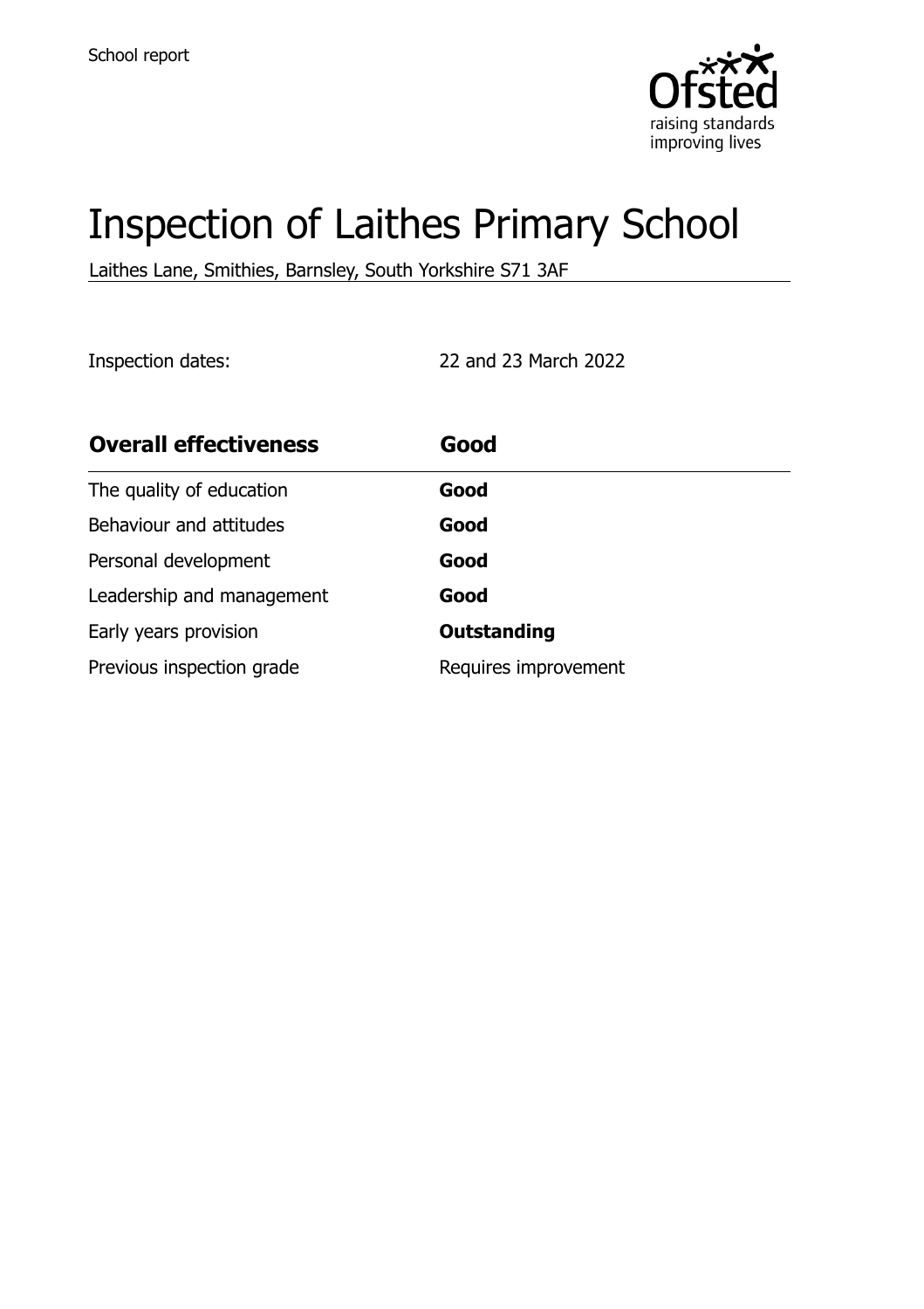

## **What is it like to attend this school?**

Care and respect are at the heart of Laithes Primary School. Pupils, staff and parents all say that school leaders make time to talk with them, and show they care. Pupils talk positively about the feelings group and the support they get from the pupil wellbeing ambassadors. Relationships between pupils and adults are positive. Bullying is not tolerated in school and rare instances of bullying are quickly resolved by staff.

Pupils behave well in lessons. This is because they are interested in their learning. They know they must listen carefully to their teachers and to each other. This helps them to build on each other's ideas and to learn successfully. Pupils play well together at break and lunchtimes. They are polite and considerate. Pupils learn how to support each other and be good friends.

Pupils enjoy the wider opportunities that are available to them. After-school clubs enable pupils to pursue interests, including sports, reading and booster clubs. Pupils undertake different roles and responsibilities, such as being a member of the school council and hearing younger pupils read.

#### **What does the school do well and what does it need to do better?**

The leadership of early years is very strong. Children get off to a superb start when they join the school. Learning is weaved through every activity. Nothing is left to chance. For example, during the inspection children were risk assessing and designing their own outdoor learning. Children directed others in how to take part in each activity and in the safety precautions they needed to think about. Children demonstrated high levels of independence through making their own toast at snack time and their own play dough. The development of vocabulary has a high priority in early years. Pupils use new vocabulary very effectively when talking about their learning to each other. Pupils in Reception talked about 'recapping' their sounds so they were confident with them before learning new ones. As a result, children make strong progress from their starting points and are well prepared for entering Year 1.

Curriculum leaders are knowledgeable and enthusiastic about their subjects. They receive training that helps them to lead their subjects effectively. Teachers have good subject knowledge because they receive regular training from the trust. They plan lessons that engage and interest pupils. Teachers help pupils to make links between subjects. For example, Year 5 pupils talked about their knowledge of tactics in physical education (PE) and how they apply different tactics in different sports. Teachers also introduce pupils to a wide range of subject-specific vocabulary and check their understanding regularly.

The teaching of reading is important in this school. Teachers and teaching assistants follow a well-sequenced reading curriculum. Younger pupils read books that enable them to practise the sounds they are learning. Reading across key stage 2 has been strengthened through the school's 'text drivers'. There is a greater focus on the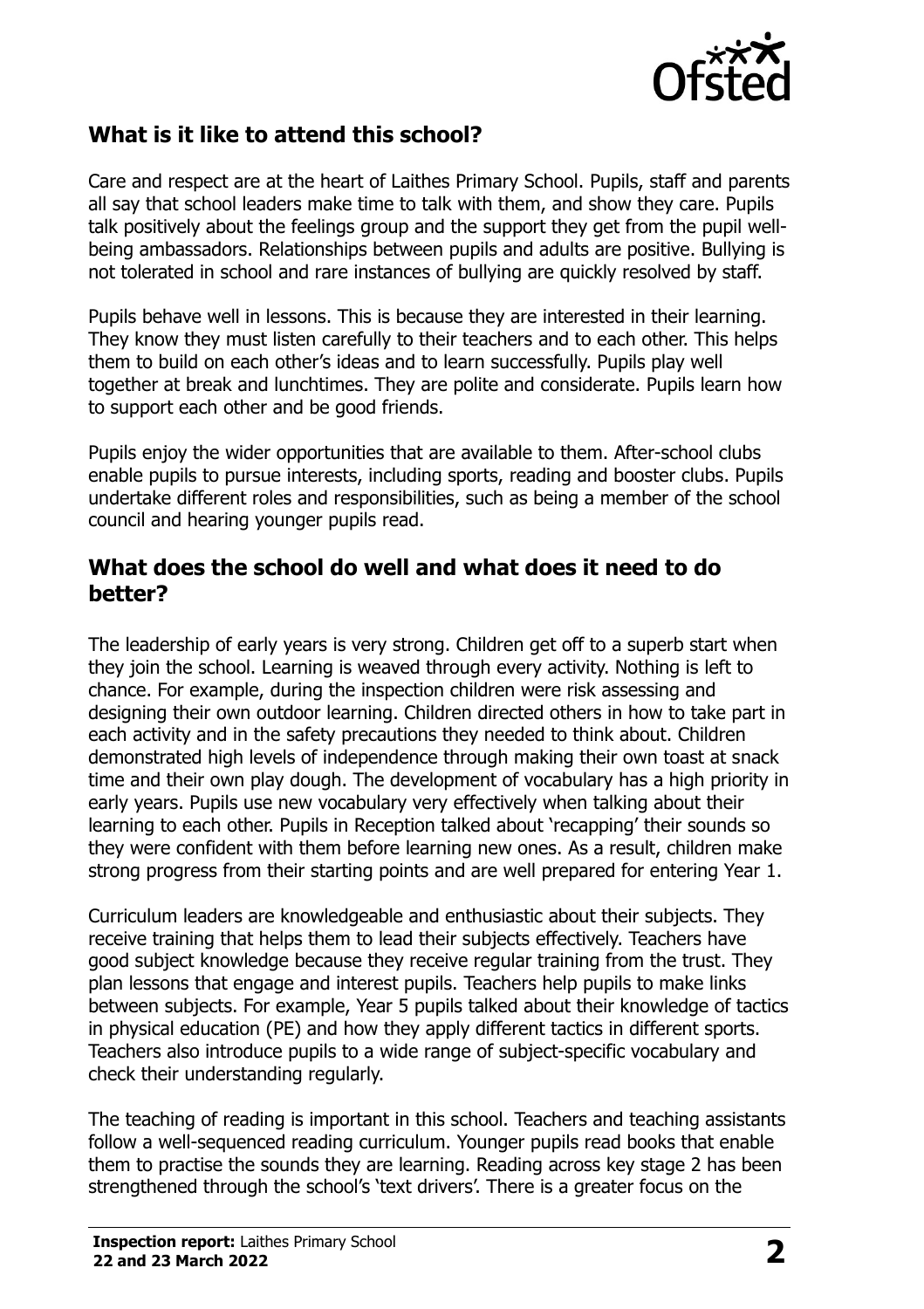

teaching of specific reading skills. Pupils who find reading difficult get extra help from well-trained staff. This helps pupils to become confident, fluent readers.

Mathematics is taught well. Teachers teach pupils to build their knowledge of mathematical concepts very securely. They provide high-quality resources that pupils use when solving problems. They teach pupils ways of doing calculations in a logical manner. Children in Reception enjoy exploring number through a range of practical activities. They show confidence in knowing and remembering number bonds to 10.

In religious education, leaders are refining the curriculum so that pupils make stronger links to prior learning. This work has been impacted due to the COVID-19 pandemic. Some pupils do not have a secure understanding of what they have been taught previously. Pupils could talk about the religions they have studied but struggled to link this information to previous topics. This is because teachers have not followed the curriculum plan consistently. Leaders have already noticed this and have put strategies in place to enhance teachers' subject knowledge in religious education.

Staff are nurturing and accommodating of pupils' individual needs. Teachers make sure that pupils with special educational needs and/or disabilities (SEND) get the best possible opportunities to succeed. Staff produce detailed support plans, in partnership with parents and external organisations. They work skilfully in giving pupils clear steps to help them to learn. Pupils with SEND are highly motivated and well supported. They work hard to reach ambitious targets. They achieve well from their starting points.

Leaders, including governors and leaders from the trust, support and challenge the staff well. Governors visit school often to check on the impact of improvement actions. Staff report that leaders are considerate of their well-being and work-life balance.

# **Safeguarding**

The arrangements for safeguarding are effective.

Leaders have maintained a rigorous and meticulous approach to safeguarding. They reinforce and strengthen staff's knowledge of safeguarding through regular training and quizzes. This ensures that everybody knows what to look out for and knows what to do if they have concerns about a pupil's safety.

Leaders respond swiftly when pupils are identified as needing help. This includes working with other agencies to help to keep pupils safe from harm when necessary. Leaders are not afraid to challenge the decisions of other agencies.

Leaders have developed a curriculum that helps pupils to manage the risks they may encounter. Pupils retain this knowledge well. They know what to do and whom to tell if they have worries or get into difficulty.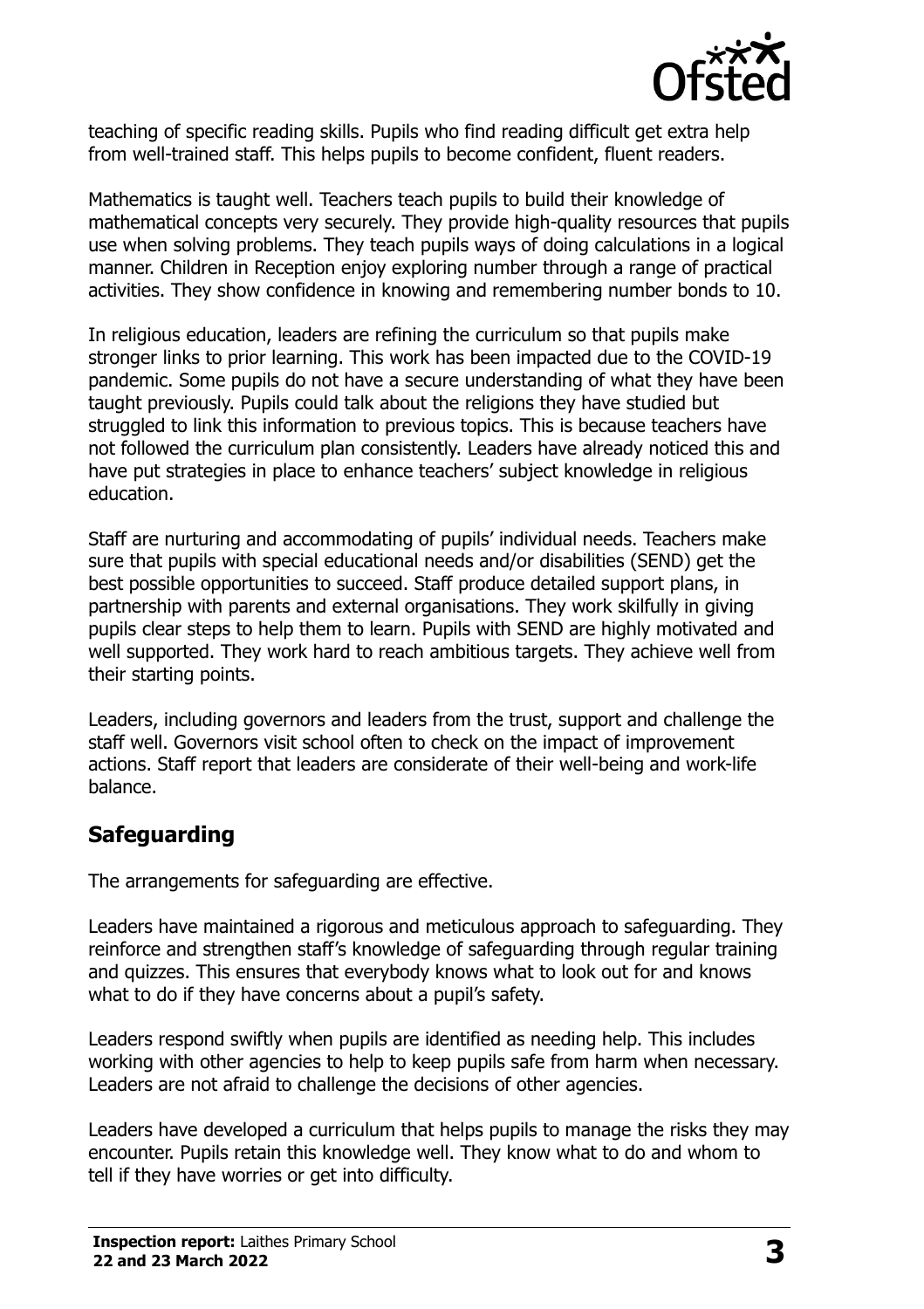

# **What does the school need to do to improve?**

#### **(Information for the school and appropriate authority)**

■ Leaders have worked on the curriculum and made clear the knowledge that pupils need to know and remember in all subjects. However, in religious education, plans have not been followed consistently enough. This makes it hard for pupils to remember long term what they have been taught, and to make links to prior learning. Leaders should ensure that curriculum plans for religious education are followed consistently so that the pupils have a deeper understanding of the religions they study.

## **How can I feed back my views?**

You can use [Ofsted Parent View](http://parentview.ofsted.gov.uk/) to give Ofsted your opinion on your child's school, or to find out what other parents and carers think. We use information from Ofsted Parent View when deciding which schools to inspect, when to inspect them and as part of their inspection.

The Department for Education has further quidance on how to complain about a school.

If you are the school and you are not happy with the inspection or the report, you can [complain to Ofsted.](http://www.gov.uk/complain-ofsted-report)

## **Further information**

You can search for [published performance information](http://www.compare-school-performance.service.gov.uk/) about the school.

In the report, '[disadvantaged pupils](http://www.gov.uk/guidance/pupil-premium-information-for-schools-and-alternative-provision-settings)' refers to those pupils who attract government pupil premium funding: pupils claiming free school meals at any point in the last six years and pupils in care or who left care through adoption or another formal route.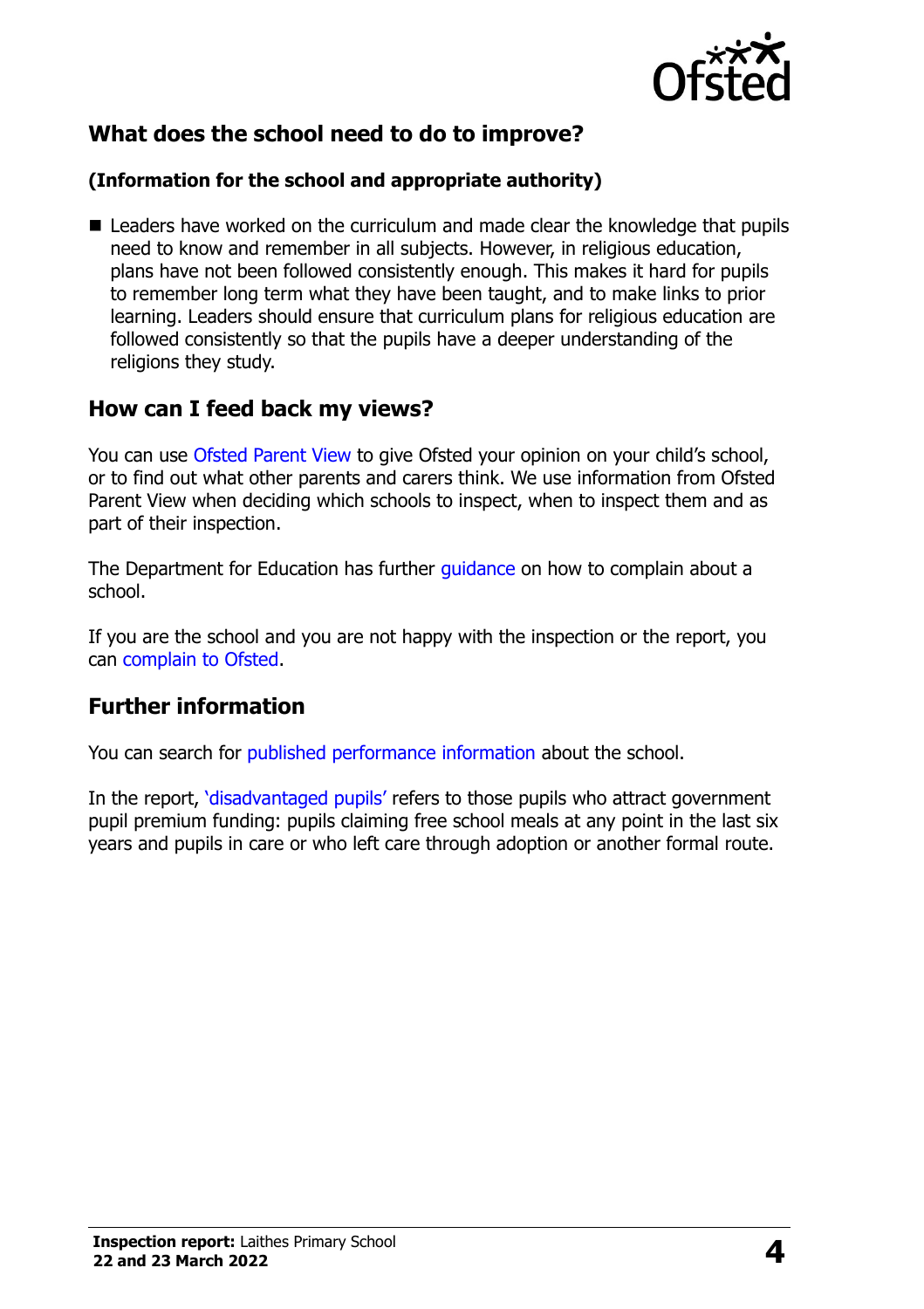

# **School details**

| Unique reference number             | 141974                                                         |
|-------------------------------------|----------------------------------------------------------------|
| <b>Local authority</b>              | <b>Barnsley</b>                                                |
| <b>Inspection number</b>            | 10200711                                                       |
| <b>Type of school</b>               | Primary                                                        |
| <b>School category</b>              | Academy sponsor-led                                            |
| Age range of pupils                 | 3 to 11                                                        |
| <b>Gender of pupils</b>             | Mixed                                                          |
| Number of pupils on the school roll | 346                                                            |
| <b>Appropriate authority</b>        | Board of trustees                                              |
| <b>Chair of trust</b>               | Ian William Ward                                               |
| <b>Headteacher</b>                  | Georgina Fletcher                                              |
| Website                             | www.laithesprimaryschool.co.uk                                 |
| Dates of previous inspection        | 2 and 3 May 2018, under section 5 of<br>the Education Act 2005 |

# **Information about this school**

- Laithes Primary School is part of the Every Child Matters Academy Trust. It joined the trust in April 2020.
- The school does not currently use any alternative provision.

# **Information about this inspection**

The inspectors carried out this inspection under section 5 of the Education Act 2005.

- This was the first routine inspection the school received since the COVID-19 pandemic began. Inspectors discussed the impact of the pandemic with leaders and have taken that into account in their evaluation of the school.
- During this inspection, the inspectors held meetings with the headteacher, the deputy headteacher, who is also the special educational needs coordinator, the assistant headteacher and subject leaders.
- The lead inspector held a meeting with the chair and vice-chair of the interim executive board of governors and the chief executive officer of the trust.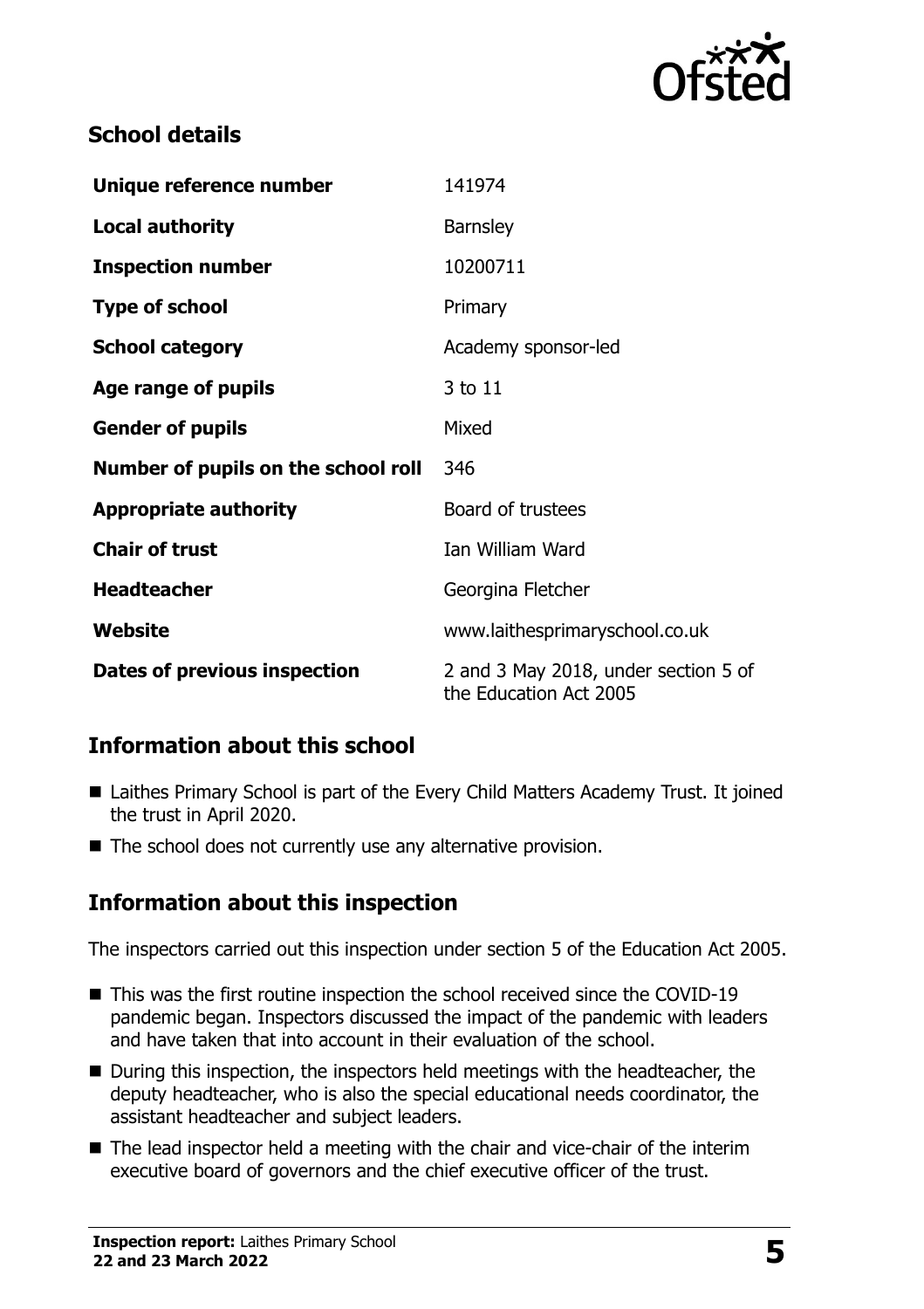

- The inspectors did deep dives in these subjects: reading, mathematics, science and PE. The inspectors met with curriculum leaders for these subjects, visited lessons, looked at a range of pupils' work and met with teachers and pupils. The lead inspector observed some pupils reading to staff and talked to pupils about their reading habits. The inspectors also checked the curriculum provision and pupils' learning in religious education, history and design and technology.
- The inspectors met with several groups of pupils to seek their views about the school. The inspectors also spoke to pupils informally in class and around the school at breaktimes.
- To check leaders' management of safeguarding, the lead inspector spoke with the deputy headteacher, who is also the designated safeguarding lead and the parent support adviser. The inspectors reviewed the single central record and records related to behaviour and safeguarding incidents. The inspectors considered the school's processes for reporting safeguarding concerns. All inspectors spoke with pupils, staff and governors to check their views on safeguarding.
- The inspectors scrutinised the school's website and a range of school documents, including the school's own improvement plans and minutes of governing body meetings.
- The inspectors considered the responses made by parents to Ofsted's online questionnaire for parents, Ofsted Parent View.

#### **Inspection team**

| Rebecca Clayton, lead inspector | Ofsted Inspector |
|---------------------------------|------------------|
| Gillian Douglas                 | Ofsted Inspector |
| Annali Crawford                 | Ofsted Inspector |